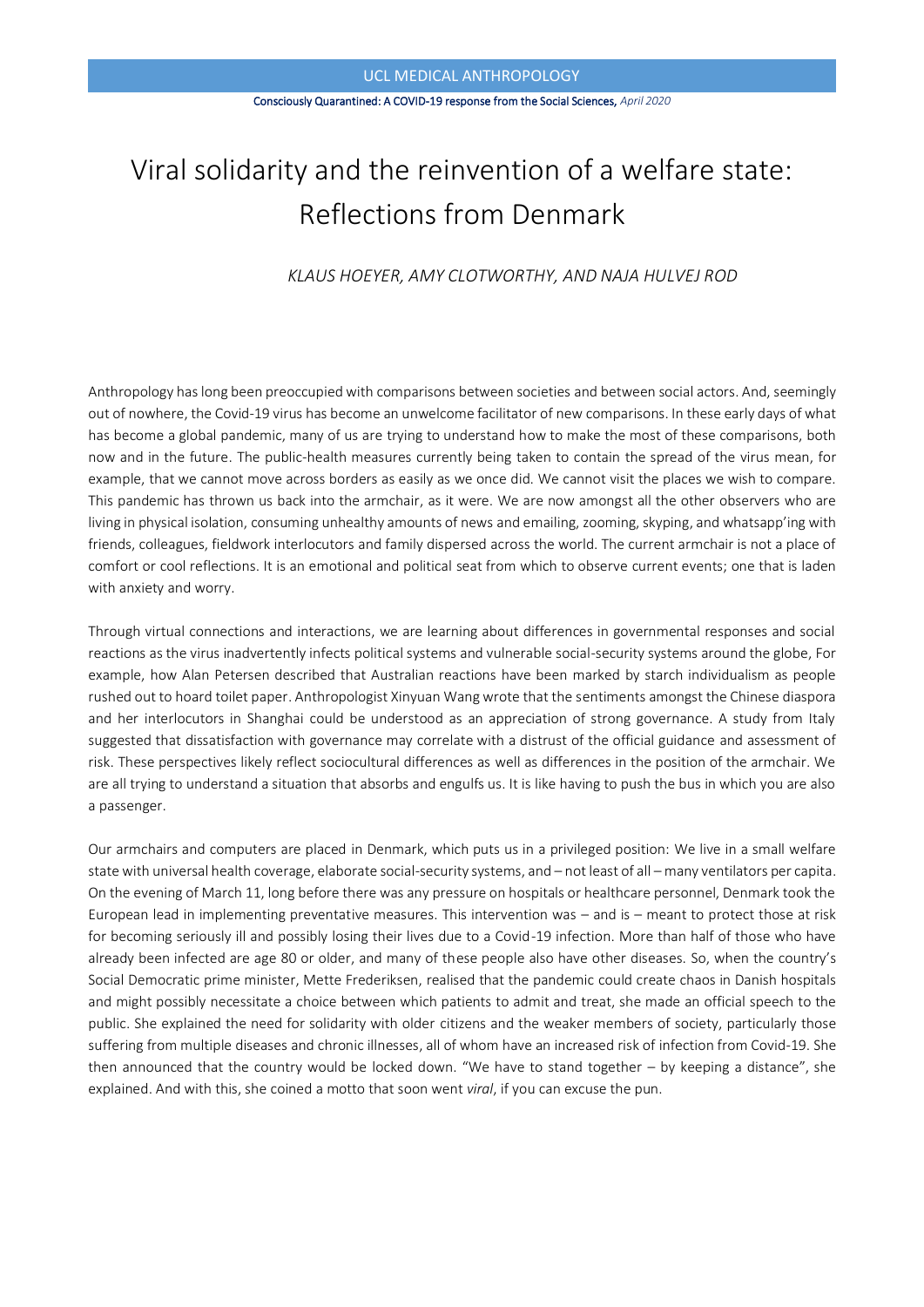#### Consciously Quarantined: A COVID-19 response from the Social Sciences, *April 2020*



*The busy food markets and mobile saunas that serve people who enjoy taking a dip in the cold winter waters of Copenhagen Harbour were closed, leaving the area eerily empty.*

Although there have also been instances of hoarding in Denmark, most notably when the government first announced the lockdown, many public media outlets have been overflowing with what could be characterised as a burst of solidarity. People from all walks of life have been cheering the healthcare workers fighting on 'the front lines' in hospitals; videos expressing thanks are in wide circulation, and discourses that emphasise solidarity and a need to sacrifice to protect those at risk proliferate in ways that continuously surprise us. Furthermore, left-wing and right-wing alike are now celebrating the state. Everybody wants something from the state, and the state is thereby having to reinvent itself. Packages are being rolled out to guarantee minimum salaries and economic recovery, and solidarity is becoming more than simply a discursive gesture: enormous amounts of money are being poured into society to keep a "hand under those in need", as the prime minister phrased it.

However, under the surface of Danish privilege, a number of inequalities persist, and the solidarity many of us are experiencing seems to benefit some more than others. Although, statistically speaking, very few Danes have had a phenomenological experience of the virus, *everybody* has experienced what was done to prevent its spread. But, as the lockdown drags on, it is becoming obvious that it is not just the virus but also the measures being implemented to prevent it that have hit with unequal force in different population groups. For example, on the first day of the lockdown, Klaus' husband was returning home from an unavoidable trip to the school where he works. He said there was a man standing in the almost empty train who was simply screaming: "It's the 5G net, it's the 5G net!" This man appeared to be scared, angry, and confused. He was alone. We can also surmise that he was probably one of the many individuals who suffer from a mental illness, and who depend on shelters for care. Unfortunately, in the name of 'social distancing', these shelters have had to lower the number of people for whom they can care.

Thus, in the move to protect older people and others particularly vulnerable to infection, other vulnerabilities have immediately become exaggerated. In Naja's work, she has researched the effects that living in families with psychiatric illness and/or alcohol abuse have on children, and we can see how the corona crisis might further isolate children who have parents with these issues. For example, their alcohol abuse may increase and/or their psychiatric problems intensify *Trains at rush hour, often standing-room only, are now almost completely empty.*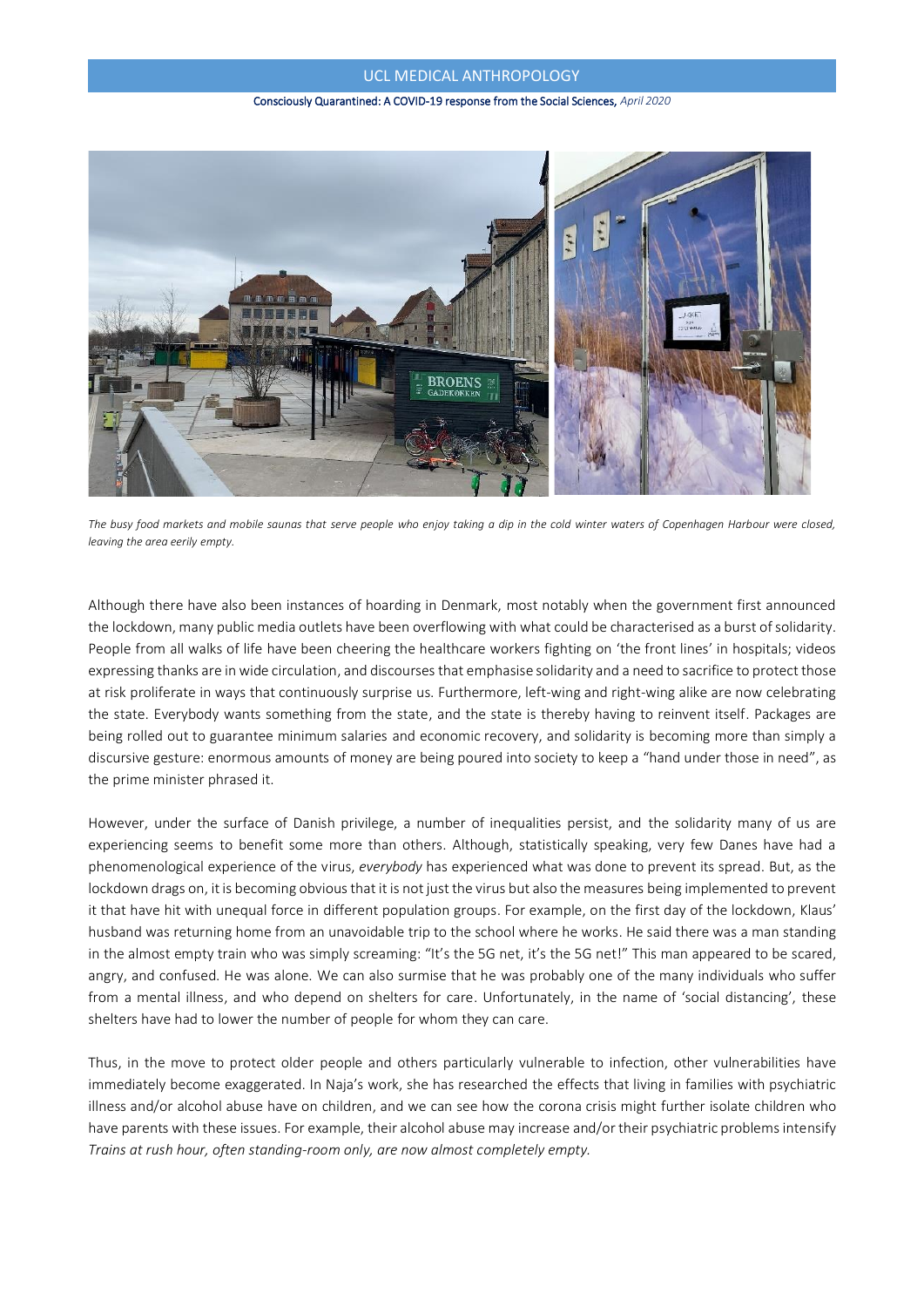#### Consciously Quarantined: A COVID-19 response from the Social Sciences, *April 2020*



due to the stress of the lockdown. In in the first 11 days of the lockdown alone, the main helpline for children living in families with drug and alcohol abuse has received 70% of the calls it received in all of 2020.

Following the 9/11 terrorist attacks and other socially disruptive events in recent history, it has been possible to use the comprehensive Danish register data to identify an increase in psychiatric illness. While high-brow newspapers feature numerous articles about middle-class families claiming to learn important lessons about social solidarity from this historic corona crisis, psychiatric hospitals are already preparing for a wave of admissions in the months to come; specifically, they expect to treat people with limited social networks and personal resources who have been pushed to their limits due to increased isolation and anxiety. As such, even when a crisis is considered to be a moment of solidarity, it will still have unequal effects. For whom do discourses of solidarity work, and with which effects? The closing of borders and stories about increased racism aimed at people of Asian

descent also provides reason to fear that discourses of solidarity could acquire a nationalistic tone and thereby marginalise certain groups of society. *Floor stickers leading to the check-out in a Danish grocery store say,* 

We think it is important to ask: What do the people who the lockdown is attempting to protect think about it? We are currently conducting research to document the effect of the lockdown on different groups of society with interviews and series of timed questionnaires. The initial results of our research indicate that more older people in comparison with younger groups are worried that they themselves will become ill but also that they will not be able to see their friends and family. They worry about their social relationships. It is striking how viral health has captured the agenda and directed acts of solidarity towards a particular medical need while the voices of those bodies that are now forced into isolation remain relatively silent in the public debate. By attempting to amplify the voices of those who are being managed and protected, we hope to learn more about their priorities and what matters to them. As Amy's work has described, the Danish healthcare system has for long emphasised empowerment, but it tends to benefit people who are already resourceful, interested in obtaining knowledge for themselves, and thereby motivated to be more involved in their own treatment and care. This can

*"Take good care of each other by maintaining distance".*



*Trains at rush hour, often standing-room only, are now almost completely empty.*